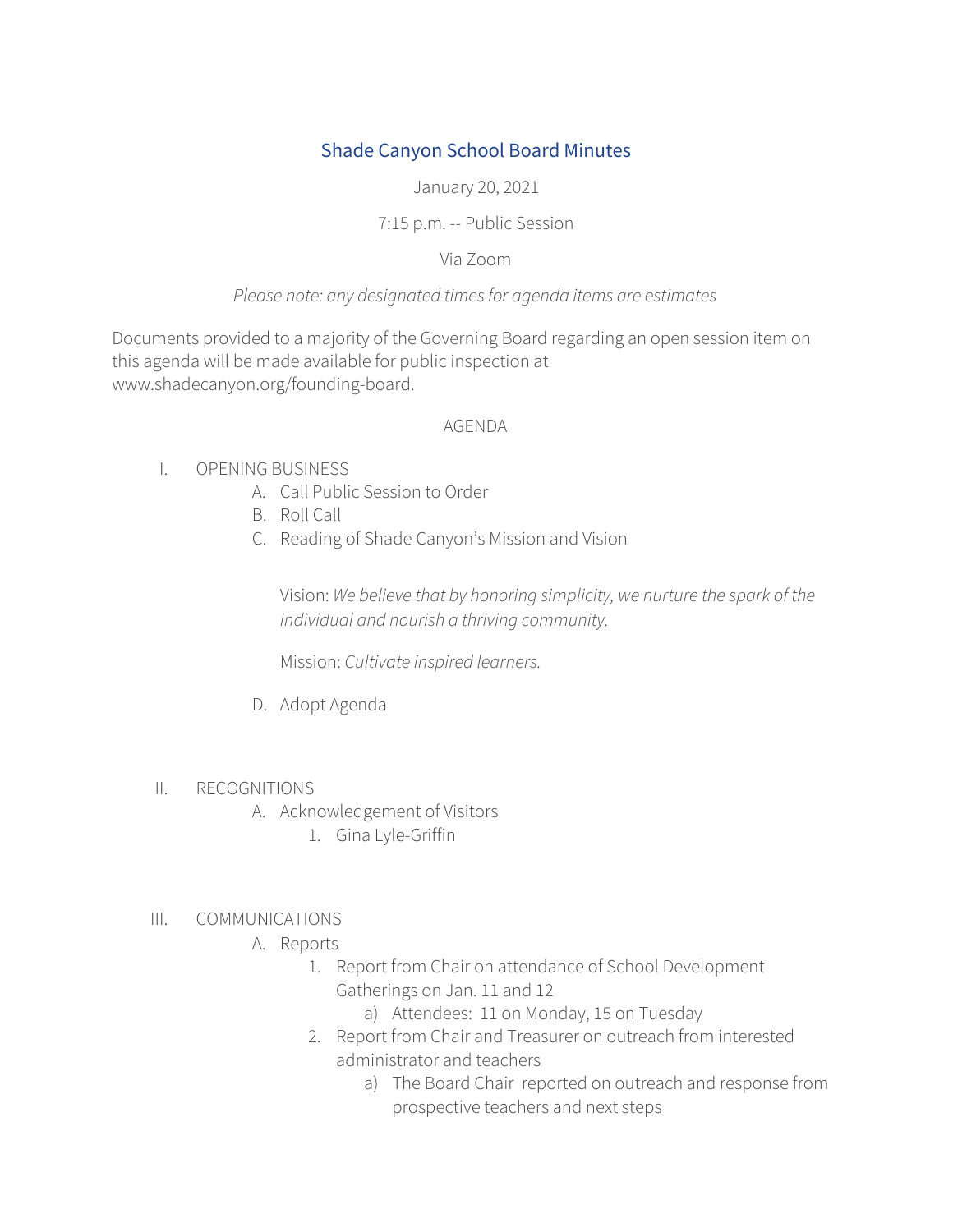- B. Announcements
	- 1. Rob Brown supports our project
		- a) 5-term District Supervisor for Kelseyville (just finished his last term)
	- 2. Upcoming meeting of Chair and Treasurer with KVUSD Superintendent Dave McQueen, Assistant Superintendent Tim Gill, and others

# IV. PUBLIC COMMENT PERIOD

Public comment on any item of interest to the public that is within the Board's jurisdiction will be heard. The Board may limit comments to no more than minutes pursuant to Board policy. Public comment will also be allowed on each specific agenda item prior to Board action thereon.

# V. CONSENT CALENDAR

- A. The Governing Board is requested to approve the following:
	- 1. EXPENSES OF INCORPORATION

WHEREAS, the Directors determine it to be in the best interests of the Corporation to provide for the payment of the expenses of incorporation and organization of the Corporation:

NOW THEREFORE, RESOLVED, that the President or Chairman of the Corporation be, and he hereby is, authorized and directed to pay the expenses of the incorporation and organization of the Corporation.

#### 2. AUTHORIZATION TO FILE APPLICATIONS FOR TAX EXEMPTIONS

WHEREAS, the Directors desire to authorize the filing of applications for tax exemptions,

NOW THEREFORE, RESOLVED, that the President or Chairman be, and he hereby is, authorized to take all necessary steps and to execute all necessary instruments to apply for federal and California tax exemptions as a charitable nonprofit organization.

#### 3. AUTHORIZATION TO ENTER INTO CONTRACTS

WHEREAS, the Directors desire to enable the President or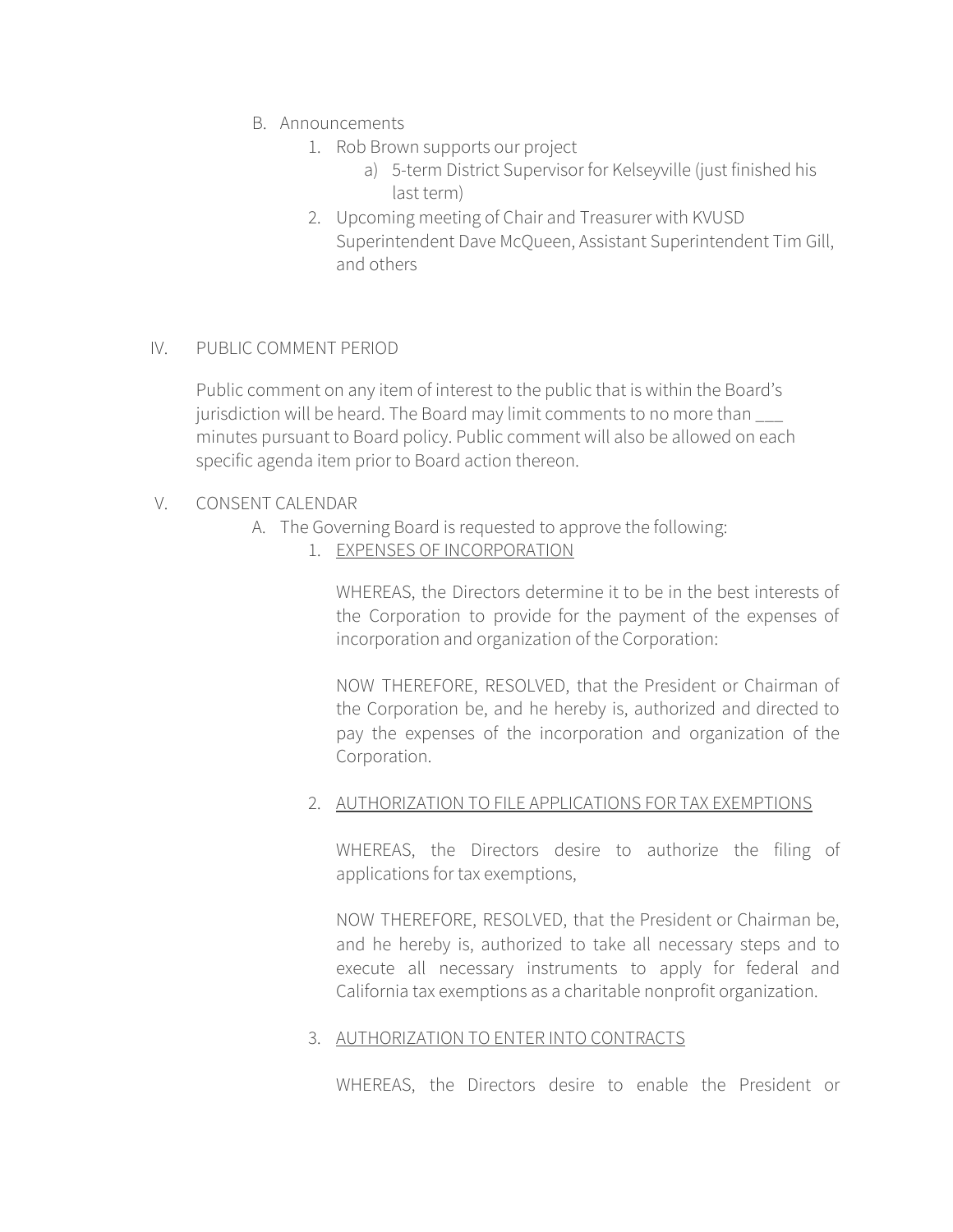Chairman to enter into contracts related to the establishment of charter schools and all vendor contracts necessary to implement the educational programs contained in the charter petitions.

NOW THEREFORE, RESOLVED, that the President or Chairman of the Corporation be, and he hereby is, authorized to enter into the agreements relating to the establishment of charter schools, including but not limited to educational program contracts and business services contracts for the benefit of the Corporation.

#### 4. ACCOUNTING METHOD

WHEREAS, the Directors desire to adopt the cash method of accounting:

NOW, THEREFORE, RESOLVED, that the Corporation shall utilize the cash method of accounting for all tax reporting requirements, unless otherwise required by law.

#### 5. AUTHORIZATION TO HIRE EMPLOYEES

WHEREAS, the undersigned desire to hire employees to operate charter schools that are granted to Shade Canyon School.

NOW, THEREFORE, RESOLVED that the President or Chairman be, and he hereby is, authorized and directed to hire employees or to delegate the authority to hire employees.

# **Board Approved unanimously**

B. Approve minutes of the first board meeting held on December 8, 2020.

# **Board Approved unanimously**

#### VI. OLD BUSINESS

The board has no old business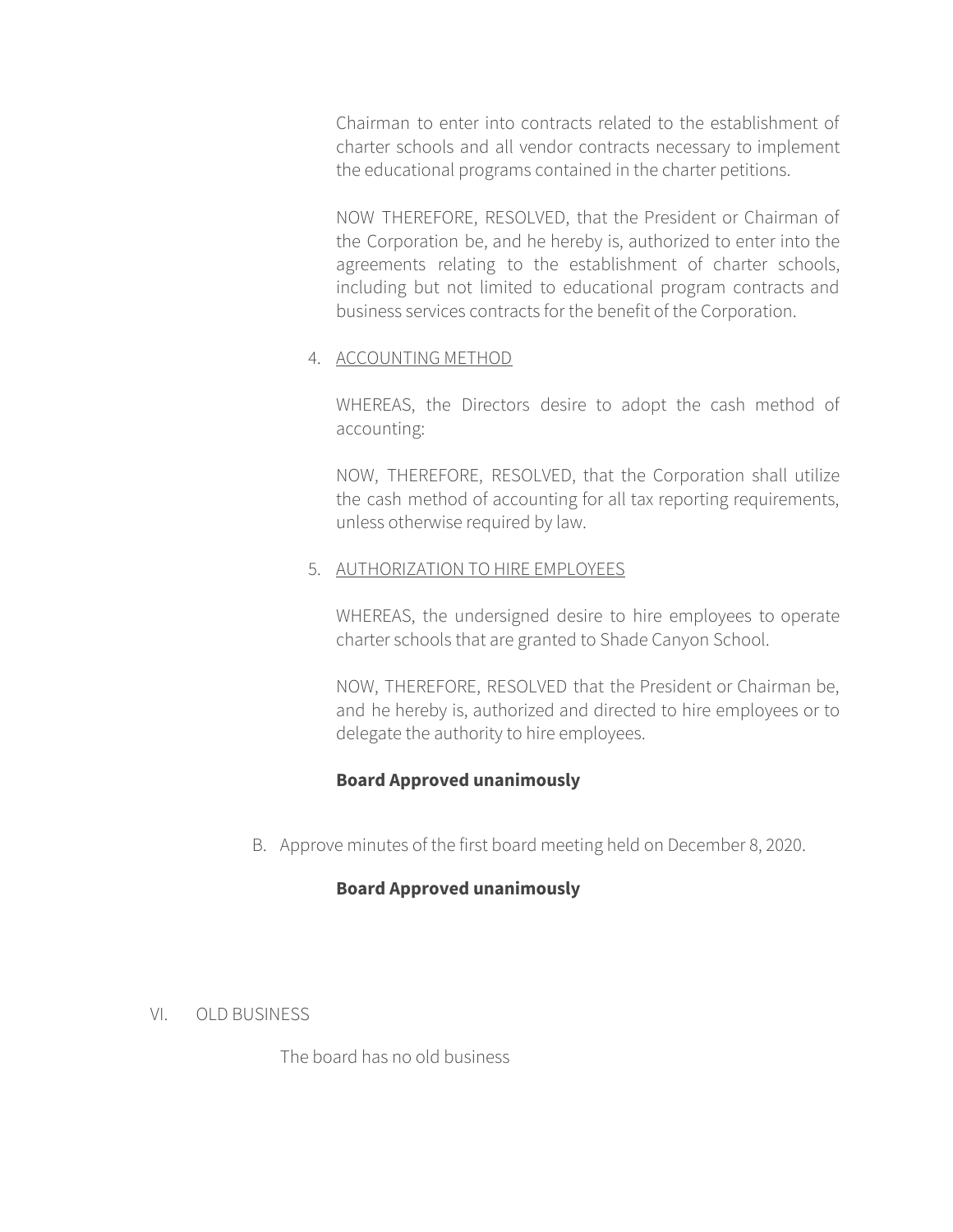- VII. NEW BUSINESS
	- A. ACTION ITEM: Discussion and possible approval of allotted time for public comment during board meetings.
		- 1. 3 minutes is suggested for public comment period **board approved unanimously**
		- 2. Generally the allotted time is per person
		- 3. We will designate a time keeper who is on the board
	- B. ACTION ITEM: Discussion, nomination, and vote on adding Gina Lyle-Griffin as a Shade Canyon board member (Gina has been involved in the Early Childhood Education and Child Development field for 30+ years. She currently works for Lake County Public Health, sits on the LC Child Care Planning Council, and has connections with the LC Office of Education)
		- 1. The board had no questions for Gina
		- 2. Savannah nominates Gina and **board approved unanimously**
	- C. ACTION ITEM: Discussion and possible approval of new target grades to open school with: TK-1, TK-2, or TK-3? (Review budget projections from DMS, as long as they arrive before the meeting)
		- 1. Budget not available- board will discuss at a future date
		- 2. Which grades will we offer in our starting year?
			- a) Original Plan was TK-1 but board discussed TK-3 as plan
				- (1) Would aim for 20 students per class (ideally multiple  $K's$ 
					- (a) Chair laid out questions related to budgets on this topic
				- (2) Grant funds available thru State of CA but 80 students required.
				- (3) Board requires more information before a decision can be made.
		- 3. How do we want to loop the grades?
	- D. DISCUSSION ITEM: Vetting/interviewing/hiring process for interested potential employees who could also be potential founding team members for the petition
		- 1. Chair proposes that board members create a committee to vet and process thru hiring potential employees.
			- a) Morgan and Savannah are focusing on writing proposal
			- b) Gina warns about legality and sensitivity around this task